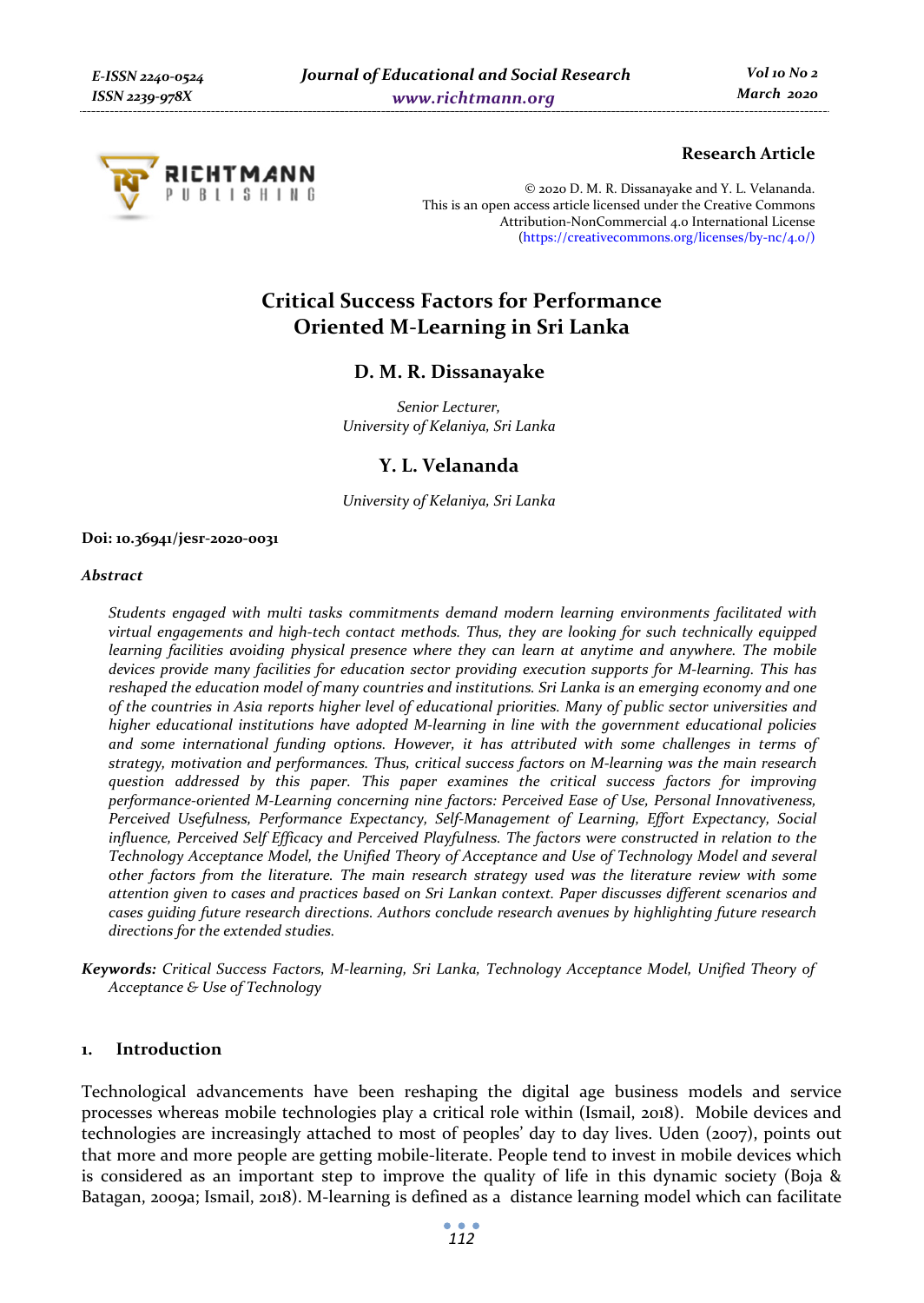*E-ISSN 2240-0524 ISSN 2239-978X*

the educational needs with the use of mobile or portable technologies/devices such as smart phones, tablets, etc., which enables anywhere anytime learning experience (Andronico et al., 2003; Biggs & Justice, 2011; Cook, Holley, & Haynes, 2006; Keegan, 2005; Korucu & Alkan, 2011a; Sharples, 2000; Traxler, 2018; Wang, Wu, & Wang, 2009). Thus, it denotes that mobile technology provides the potential for learning opportunities for geographically dispersed persons and people who find it difficult to go for traditional classroom environments because of their busy schedules, work and families. This affects the professionals who work in different fields. Mostly, professionals are most of the time on the move. They have to update their knowledge and should facilitate learning environments which provides ongoing learning, which is independent of the time and place. According to their busy schedules they search for innovative ways to help them on knowledge acquisition and work more efficiently in the competitive environment. In today's competitive environment, work related learning and constructive progressive learning with flexibility are critical to survive in the business world. M-learning offers the users to learn anywhere and anytime (Boja & Batagan, 2009a; Milošević, Živković, Manasijević, & Nikolić, 2015; Wang et al., 2009). Thus, it denotes that m-learning is the future of the long-term ongoing learning and the best solution for busy people to facilitate learning. As most of the professionals use mobile technologies for their work purposes, adopting mobile technology for learning would be definitely a stepping-stone for the success of their career.

In order to have a performance oriented mobile learning and to adopt the learner for mobile learning, there should be factors that influence the mobile learner. Thus, it is significant to identify the critical success factors which will benefit the mobile learner, mobile learning application developers and also mobile telecommunication companies. In view of the fact that mobile learning is an emerging technology to enhance knowledge, many researchers are focusing on identifying various dimensions of mobile learning (Abu-Al-Aish & Love, 2013; Ju, Sriprapaipong, & Minh, 2007; Liu, Li, & Carlsson, 2010; Mills, Bolliger, & McKim, 2018; Rosman, 2008; Thompson, Higgins, & Howell, 1991; Yang & Du, 2018; Yi, Jackson, Park, & Probst, 2006). Hence, it could be believed that there should be a positive influence on professionals to mobile learning, so that identifying critical success factors for performance oriented mobile learning are of greater value.

Mobile technology is growing rapidly in the world. With the rapid growth of mobile devices, the new era, mobile learning takes its attention. Mobile learning (M-Learning) is the future generation of learning for lifetime continuous learning. Knowledge enhancement is vital for the survival in the industries and, professionals in companies have a major impact on the growth of the companies. Mobile learning is the use of mobile and portable technologies for learning such as Personal Digital Assistants (PDA), palmtops and handheld Personal Computers (PC) to smart phones and mobile phones. These devices are friendly personal devices which is easy to use and helps all walks of life in diverse surroundings (Boja & Batagan, 2009b; Ismail, 2018; Keegan, 2005). Cook, Holley and Haynes (2006) highlighted that mobile devices are becoming more and more sophisticated and dominating so that learning partners are able to take the advantage of that. This is the latest technology that can be easily adopted to peoples' daily lifestyles. The mobile usage with high technologies is increasing incredibly and the technology facilities and accessibility becomes more augmented.

Professionals with their busy schedules and frequent travels makes it difficult to classroom learning. With the enhanced technology of mobile devices, the knowledge enhancement is not restricted to classroom learning. It is imperative that professionals should be aware of the latest strategies, technologies and news around the world for a competitive advantage. Professionals should seek knowledge; thus, it is important to have a knowledge society. According to Hargreaves (2003), knowledge society is a learning society. Thus, a mobile knowledge society should be built to enhance the skills and knowledge of the professionals. Most of the professionals use mobile devices for their working purposes; thus, the use of M-learning for their knowledge acquisition will definitely benefit in gaining new knowledge acquisition required for enhancing their knowledge, thereby enhance the efficiency and productivity.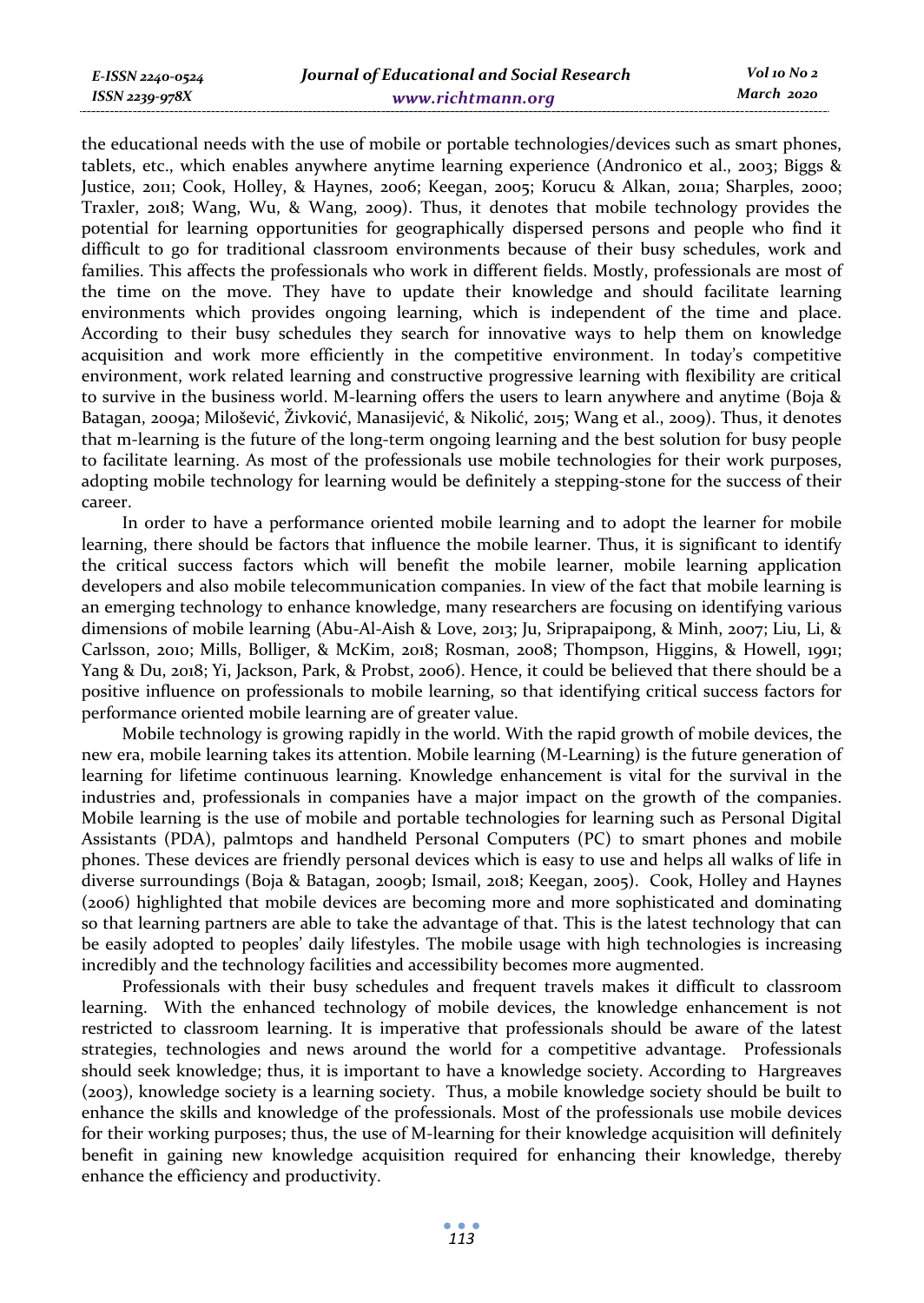#### *1.1 M-learning in Sri Lankan Context*

Sri Lanka has a high mobile penetration and during 2007 it had the highest penetration in the South Asian region with subscribers of 8 million with 38.2 percent out of total population (Gunawardana & Ekanayaka, 2009). With the attention to mobility, mobile devices have been very popular among Sri Lankan people and have had a far-fetched growth during the past decades. According to Telecommunication Regulatory Commission (TRC) of Sri Lanka (2019), mobile phone users grew from 17.2 million in 2010 to 33.4 million in 2019. Thus, it implies that, with the high mobile penetration and with the support of the mobile service providers such as Mobitel, Dialog and Hutch, now mobile learning can be developed within Sri Lanka as a mode of learning. M-learning in Sri Lanka is expected to grow with the support of Ministry of Education (MOE) Sri Lanka. There has been a pilot project of Smart classroom with use of tablets in learning which was inaugurated at the Jayewardenepura Boys' School (MOE, 2020). Thus, this enlighten the promise of establishing mlearning in the school community. There is a plan to rollout this pilot project in 25 selected schools in Sri Lanka. The learning is carried out in English medium with the use of tablet PCs (MOE, 2020).

M-learning is a new learning platform in Sri Lanka. There were distance learning platforms available, but with use of mobile technologies is still in the booming stage (Gunawardana & Ekanayaka, 2009). M-learning is still new to Sri Lankan population and it is vital for the growth of educational systems and also for individuals to enhance their knowledge in this busy mobile world. M-learning was non-existent in Sri Lanka until very recently (Gunawardana & Ekanayaka, 2009). Local universities in Sri Lanka had initiated many blended learning facilities enabling more connective and exposed learning environment for students. Such innovative learning methods were adopted in Sri Lankan education sector to improve the quality and effective engagements with the learners (Liyanagunawardena, Rassool, & Williams, 2013). Thus, this enabled the professionals to pursue their education without considering the place and time. This denotes that universities can enable to access their faculties through the use of m-learning and can enable to access the environment from anytime anywhere in the world providing access to many professionals who are busy and always on the move. In addition, it also can help the special need people to participate in learning.

When m-learning is considered as a learning enabler, the barriers or the challenges for the success of m-learning should be considered, such as the trust towards the wireless network capabilities or availability, the requirement of mobile applications with better user interface designs which facilitates better user experience, the learner trust on providing their information to a mobile environment, additional learning curve require for non-techy savvy professionals, the fear of whether they will be isolated or separated (Karunarathna & Thavareesan, 2018). Thus, this implies that these barriers are needed to be addressed when implementing m-learning environments. In addition, the limitations, such as, screen size, battery lifetime, processor speed, bandwidth, storage capacity and data input capabilities also should be addressed (Iqbal & Qureshi, 2012; Karunarathna & Thavareesan, 2018; McFarlane, Roche, & Triggs, 2007).

Gunawardana and Ekanayaka (2009) conducted a study on attitude towards the intention to use m-learning with 210 medical representatives. Karunarathna and Thavareesan (2018) conducted a research to evaluate the readiness of students to use m-learning of Faculty of Science of Eastern University in Sri Lanka with 150 students in the faculty. According to that, the students were ready to use mobile phones for learning process. Fazeena, Ekanayaka and Hewagamage (2016) conducted an analysis of initiation of m-Iearning opportunity to learning English language among School Leavers in Sri Lanka. Still the contribution of existing literature on m-learning is not sufficient. Thus, more research on different aspects must be conducted (Fazeena et al., 2016; Gunawardana & Ekanayaka, 2009; Karunarathna & Thavareesan, 2018)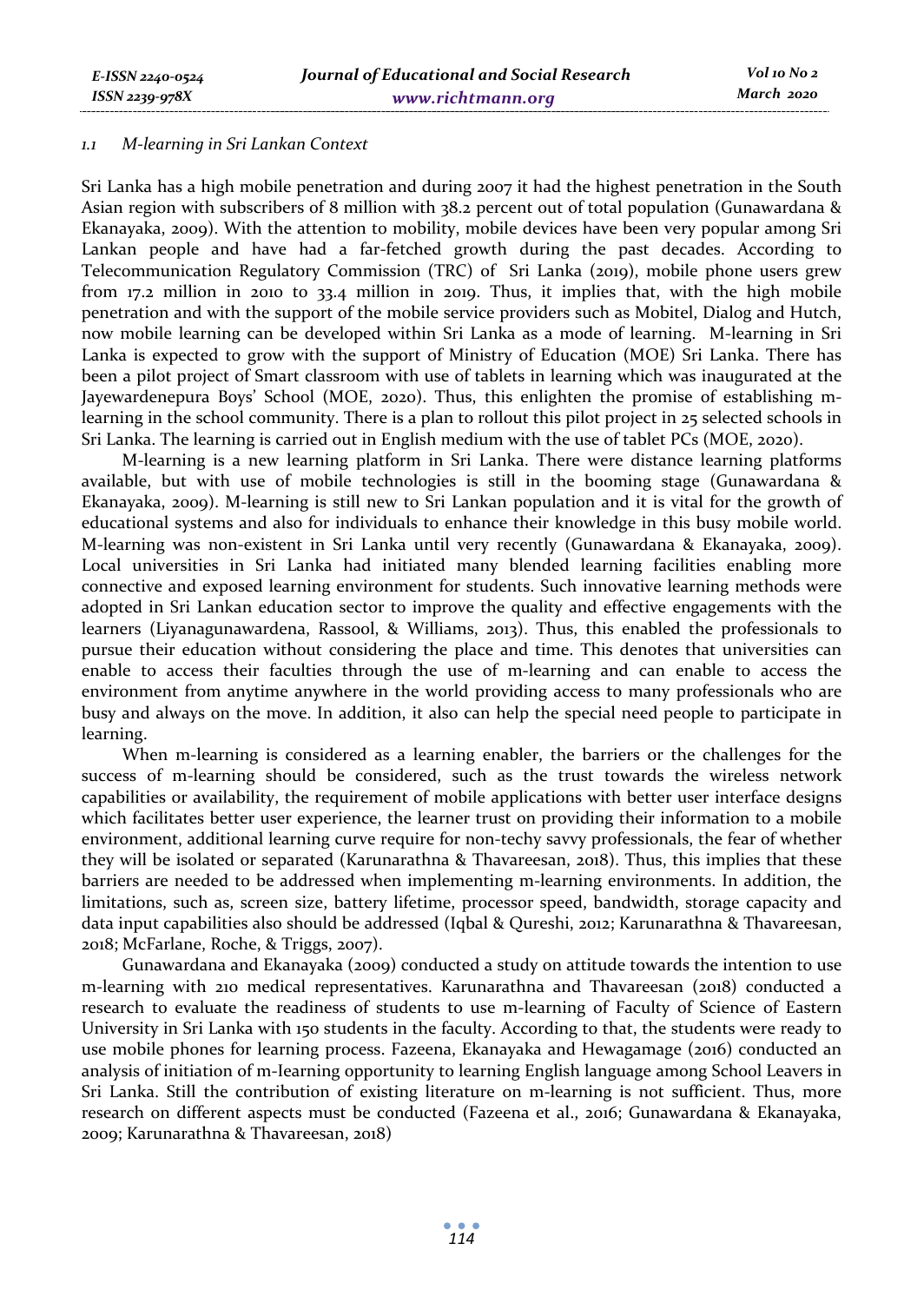# *1.2 Purpose of the Study*

Mobile learning is referred to as any kind of learning or educational provision where the sole or dominant technologies are mobile technologies and the learning opportunity is realized by learner not staying at a fixed or predetermined location (Mohammad, Mamat, & Isa, 2012). Factors driving mlearning adoption is claimed as a context which is not being properly researched or understood by the educational institutions and business communities (Liu, Li, & Carlsson, 2010). Some argued that Technology Acceptance Model and the Unified Theory of Acceptance and Use of Technology can be related to success factors of mobile learning (Jairak, Praneetpolgrang, & Mekhabunchakij, 2009; Milošević et al., 2015). Currently, the TAM model consists of two beliefs: perceived usefulness, perceived ease of use (Venkatesh, Morris, Davis, & Davis, 2003). The model does not look at how personal behaviors affect the acceptance of new technologies or how the society beliefs affect the acceptance. It only focuses on how using a particular system would enhance his or her job performance and how a particular system would be free of errors (Venkatesh et al., 2003). Some argue that personal innovativeness (Abu-Al-Aish & Love, 2013; Liu et al., 2010), Performance Expectancy, Effort Expectancy, Social influence, Self-Management of Learning (Abu-Al-Aish & Love, 2013), Perceived Self Efficacy (Gunawardana & Ekanayaka, 2009), Perceived Playfulness (Abu-Al-Aish & Love, 2013; Agarwaal & Karahanna, 2000) also affects mobile learning. Meanwhile, there is no single theory or model which supports all these factors. Therefore, this paper attempts to investigate TAM and UTAUT model with new ingredients Personal Innovativeness, Performance Expectancy, Effort Expectancy, Social influence, Self-Management of Learning, Perceived Self Efficacy and Perceived Playfulness. In addition, still m-learning is in its early stages in Sri Lanka and Sri Lanka finds challenges of adopting into digitalized models in various sectors yet (Rassool & Dissanayake, 2019). Thus, this paper discusses the critical success factors for performance-oriented learning. Further, this paper as a conceptual review contributes to the existing knowledge base and provide insights on future research directions. In addition, paper presents the cases in relation to the behavioral studies while highlighting the industry usage.

# *1.3 Methodology*

This paper focus on arguments and explanations that are mainly supported by empirical evidences and associated theoretical contents, thus, follows a deductive approach. Literature review was employed as the main research tool in which research papers, journals, white papers, conference papers and other industry publications were used to review the concepts and applications pertaining to critical success factors for performance oriented mobile learning. Then, evaluated the current frameworks, theories, models and the related future work. In addition, paper attempted to discuss cases found within the application of Perceived Ease of Use, Personal Innovativeness, Performance Expectancy, Social Influence, Effort Expectancy, Self-Management of Learning, Perceived Usefulness, Perceived Self Efficacy and Perceived Playfulness factors related to mobile learning. Paper highlights case and scenario evidences providing attention to Sri Lankan context. This is prepared as a concept paper whereas the arguments were empirically supported. Finally, review of the cases was made and conclude the paper by providing insights to future research avenues in relation to the discussions made.

# **2. Review of Literature**

# *2.1 Theoretical Review*

There are various dimensions of variables identified by previous researchers. Among them Technology Acceptance Model (TAM) which was introduced by Davis (Davis, 1985; O'Cass & Fenech, 2003) and the Theory of Reasoned Action (TRA) developed in Social Psychology (Fishbein & Ajzen,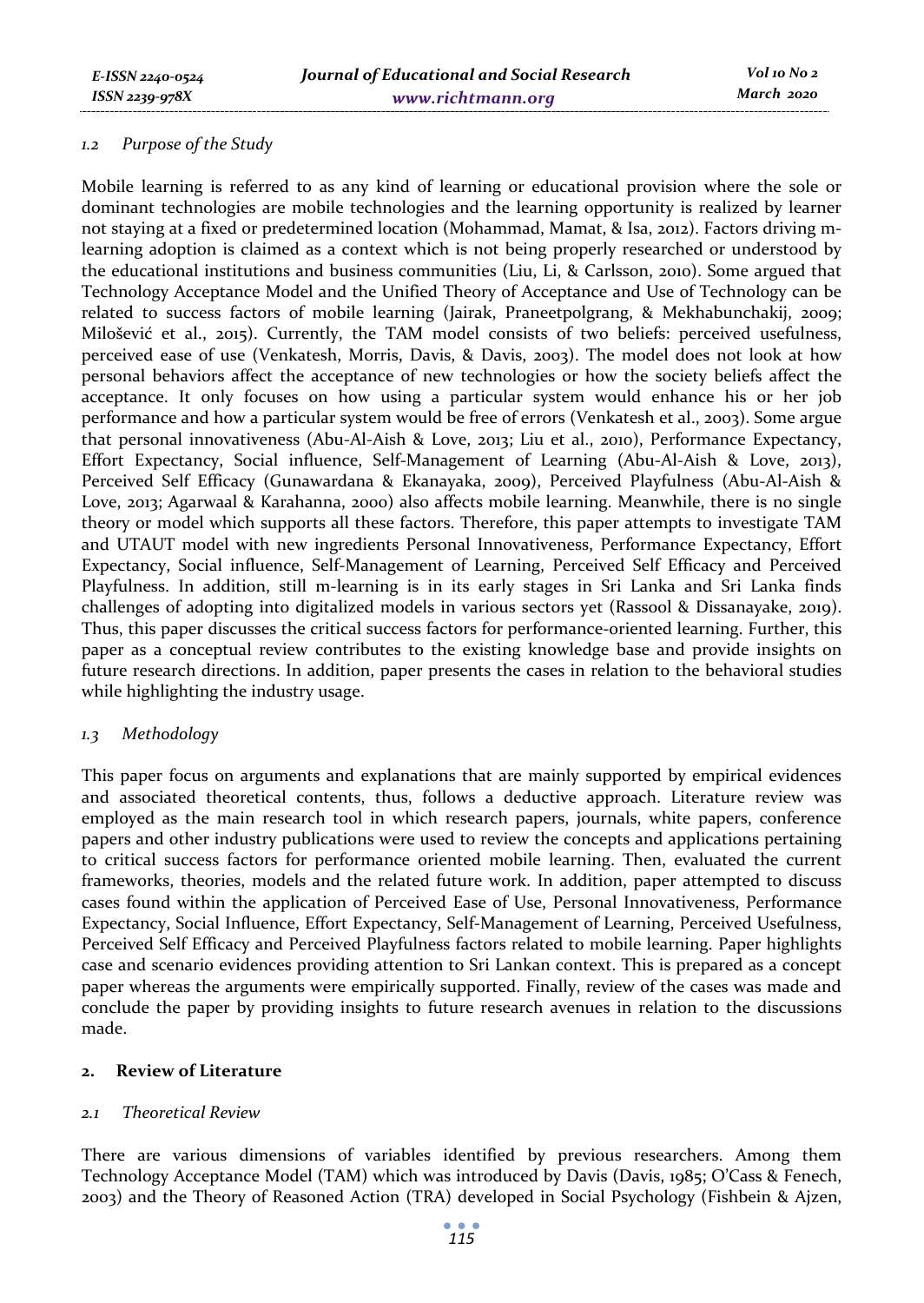| E-ISSN 2240-0524 | Journal of Educational and Social Research | Vol 10 No 2 |
|------------------|--------------------------------------------|-------------|
| ISSN 2239-978X   | www.richtmann.org                          | March 2020  |

1975; Rathiranee & Semasinghe, 2012) are focused on the technology. The TRA has been used mainly to justify the attention in the field of consumer behavior to predict the intention and behaviors of consumers. Further, it is used to identify the attempts of how and where the target customers behaviors change (Sheppard, Hartwick, & Warshaw, 1988). TRA was the basis for TAM and TAM was proposed to explain why a user accepts or rejects Information technology by adapting TRA (Ajzen, 1991; Davis, 1985, 1989). Davis (1989) argued that because of explanatory power, parsimony and robustness TAM model has an outstanding reputation and on the other side TRA hypothesizes beliefs affect attitude which stimulates intention and intention carries behaviors (Ajzen & Fishbein, 1980). Davis (1989) further brings out that TAM adopts this belief-attitude-intention-behavior relationship which highly affects the acceptance of mobile learning by the mobile technology users.



# **Figure 2.1:** TAM Model

**Source:** Davis (1985), Davis (1989), Venkatesh et al. (2003)

Liu et al. (2010) has produced a model based on this Technology Acceptance Model, by conducting a survey based on the data collected from 230 participants, which resulted in the addition of two additional ingredients Perceived long-term usefulness and personal innovativeness. Moreover, he explores that personal innovativeness and perceived near-term or long-term usefulness have significant impact on intention to adopt m-learning. Also, Liu et al. (2010) points out that perceived long-term usefulness is significantly affecting the perceived near-term usefulness.

Venkatesh et al. (2003) has explored eight models which were generally used in exploring the user acceptance of technology to come up with the Unified Theory of Acceptance and Use of Technology (UTAUT) model which as a result of that has been used in the study of attitude towards m-learning. They have found performance expectancy (Abu-Al-Aish & Love, 2013; Y. Liu et al., 2010), effort expectancy and social influence (Abu-Al-Aish & Love, 2013) are facilitating conditions to be the major determinants of usage behavior.



**Figure 2.2:** UTAUT Model **Source:** Venkatesh et al. (2003)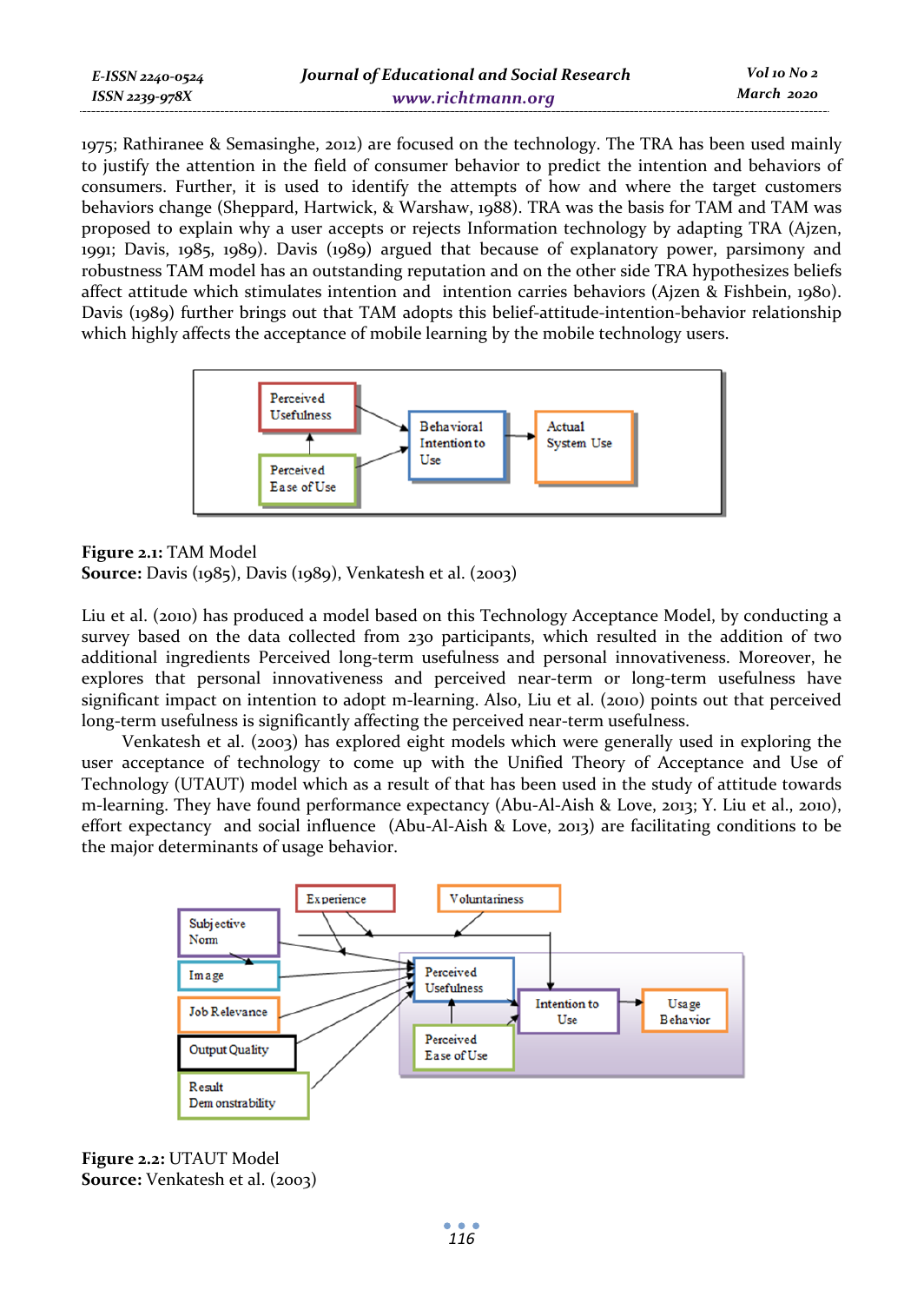| E-ISSN 2240-0524 | Journal of Educational and Social Research | Vol 10 No 2 |
|------------------|--------------------------------------------|-------------|
| ISSN 2239-978X   | www.richtmann.org                          | March 2020  |

Both TAM and UTAUT model lack recognizing the individual differences such as age, gender and educational levels (Gunawardana & Ekanayaka, 2009). However, researchers such as Liu et al. (2010), Suki and Suki (2011), Fadare, Babatunde, Akomolafe and Lawal (2011), Donaldson (2011), Channar, Khoumbati, Ujan, Bhutto and Pathan (2019), Yang and Du (2018) used TAM as the base model which focuses on the behavioral intention towards mobile learning. Theory of Planned Behavior (TPB) model was used to understand the aspects of human perception that would later determine their behavior in accepting of a good or service. This confirms the assumed role of the system in the probability of acceptance of the system and criteria to play with the use of perceived ease of use, perceived usefulness and subjective norms (Ajzen, 1991). There are two key factors which is perceived usefulness (PU) and perceived ease of use (PEOU) which predicts the development of an innovation in relation to intention and are linked with TAM model development (Davis, 1989; Channar et al., 2019; Yang & Du, 2018). Some argue that Personal Innovativeness (Abu-Al-Aish & Love, 2013; Y. Liu et al., 2010), Performance Expectancy, Effort Expectancy, Social influence, Self-Management of Learning (Abu-Al-Aish & Love, 2013), Perceived Self Efficacy (Gunawardana & Ekanayaka, 2009), Perceived Playfulness (Abu-Al-Aish & Love, 2013; Agarwaal & Karahanna, 2000) also affects mobile learning. Meanwhile, there is no single theory or model which supports all these factors. Thus, theoretical investigations yet needs to be addressed in examining these determinants.

#### *2.2 Empirical Review*

#### *2.2.1 Mobile Learning*

Previous researchers define this new learning environment the new term 'M-Learning' or 'Mobile Learning' in different ways. Rosman (2008) defines mobile learning as "using mobile technologies to enhance the learning process". Further, he points out that mobile learning allows on-the-go professionals to connect to training courses anytime and anywhere. Korucu and Alkan (2011) defines mobile learning as "a point interacted to provide mobile computer technologies and internet-based learning to be every time, everywhere learning experience". According to Keegan (2005) mobile learning is with the use of pocket PCs, PDAs and mobile phones, conducting the education.

Korucu and Alkan (2011) explains mobile learning as a distance learning model where with the support of mobile devices conduct the educational needs and mobile learning can be used to support traditional learning (Wang et al., 2009) as well as distance learning (Chee, Yahaya, Ibrahim, & Hasan, 2017). Biggs and Justice (2011) indicated that it is a learning delivery method using mobile technology. Traxler (2018) highlights mobile learning as any kind of educational facility where handheld or palmtop devices play the sole or dominant role. Andronico et al. (2003) highlights that it is any method of learning or teaching and studying which carries out in a mobile environment or with the use of a mobile device, such as smart phones, tablet PCs, etc. M-learning is a lifelong learning activity that can occur in fluctuating communities and associated with ordinary life situations in which people continually enhance their skills and update their knowledge (Sharples, 2000).

Learners use mobile or portable technologies for learning and, the ubiquity and convergence of mobile technologies make them more influential tools for more informal and personalized learning (Cook et al., 2006) while using devices which are easy to carry with them everywhere are regarded as friendly in a variety of diverse settings (Keegan, 2005). Brink (as cited in Korucu and Alkan, 2011) points out mobile learning as micro learning which training titbits are delivered via a mobile device such as a Smartphone, MP3 player, net book, Kindle, or iPad. It is predicted that mobile learning is to be one of the top trends in the learning field.

Mobile technologies are the least stable component in mobile learning (Frohberg, Göth, & Schwabe, 2009). During the past few years, technology has changed rapidly which has resulted in the transformation of the learning methodologies. For the success of m-learning, the acceptance of mobile learning should have a positive behavior on the users' intention to use mobile technology for their knowledge enhancement. From the literature, previous researchers have discovered the factors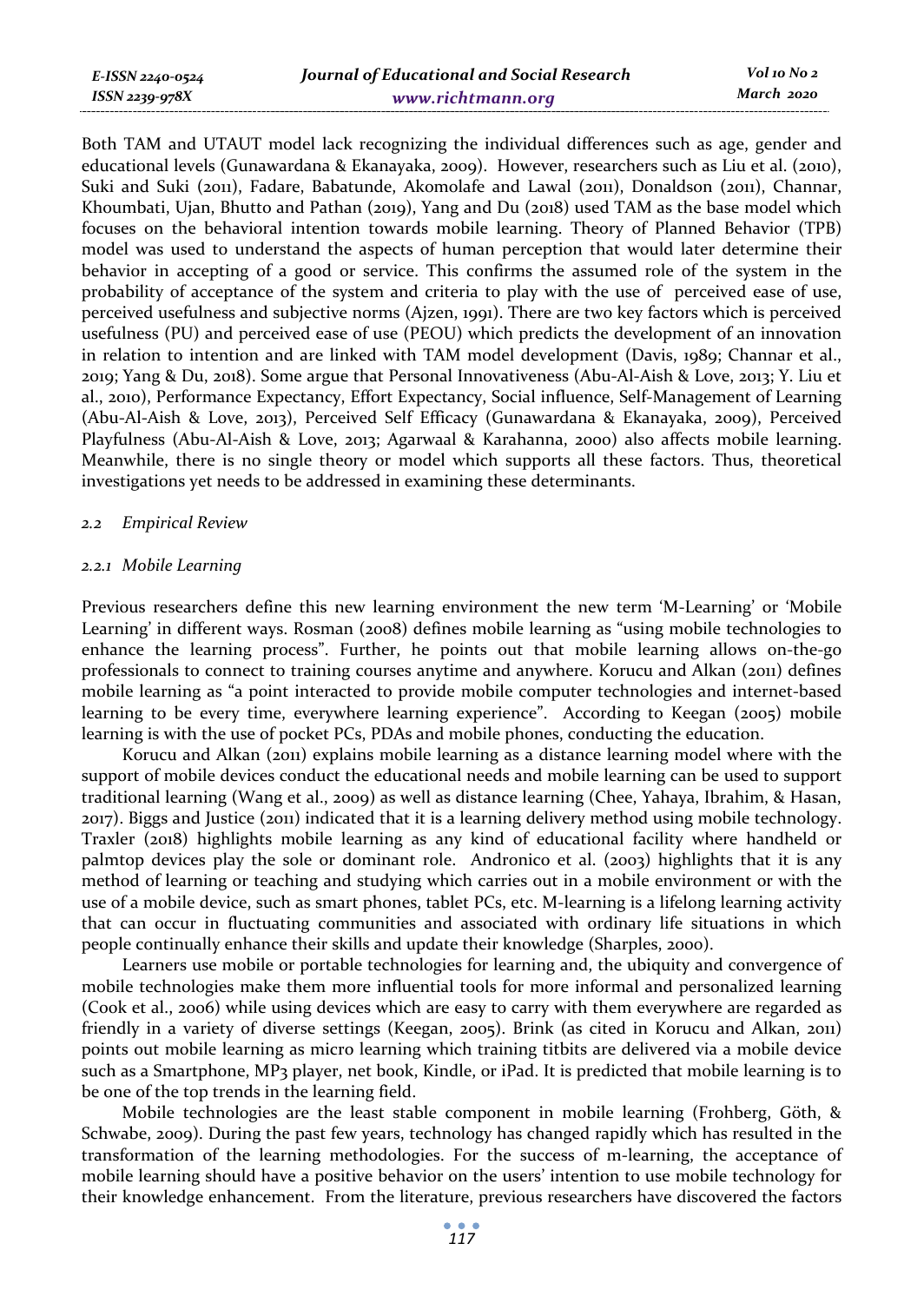| E-ISSN 2240-0524 | Journal of Educational and Social Research | Vol 10 No 2 |
|------------------|--------------------------------------------|-------------|
| ISSN 2239-978X   | www.richtmann.org                          | March 2020  |

affecting peoples' behavioral intention to use mobile learning. But, researches in Sri Lankan context are in short supply (Liyanagunawardena et al., 2013). It is required to find out the factors that have been discovered around the world to suit the Sri Lankan context. Although the researchers have found many factors in the literature review, this study is focused on nine main factors which were found to be more related to the acceptance of this new technology, as still the mobile learning is new to Sri Lankan population. The literature review of this was mainly focused on finding out the factors that have a relationship with the behavioral intention to use.

#### *2.2.2 Perceived Ease of Use*

Perceived ease of use is "the degree to which the individual considers that the usage of a particular technology does not entail extra effort; the greater the perceived complication, the lower the degree" and has a positive effect on perceived usefulness (O'Cass & Fenech, 2003; Venkatesh & Davis, 2000). Marchewka and Kostiwa (2007) drew upon conclusion that "ease of use may become non-significant over extended and sustained usage. Therefore, perceived ease of use can be expected to be more salient only in the early stages of using a new technology". Mobile learning is a new enhancement of the educational process. It is still in the initial stages of the educational process; thus, the ease of use should have an impact on influencing the user for mobile learning.

Findings of study conducted by Clark (as cited in Lu, Yao, & Yu, 2005) shows that ease of use is a single factor which influence the wide-ranging use of wireless handheld devices. An individual might have a higher intention to adopt mobile learning, if a person thinks mobile learning is easy to operate while inevitably increase the intention to adopt mobile learning. Therefore, can hypothesize perceived ease of use of mobile learning will have a positive effect on behavioral intention to adopt mobile learning for their knowledge enhancement.

# *2.2.3 Perceived Usefulness*

Perceived usefulness is derived from the Innovation Diffusion Theory which has two distinct aspects; near-term usefulness and long-term usefulness (Chau, 1996). It is defined as "the degree to which users believe that usage of the system would boost their learning capabilities" (Davis, 1989). Efficiency and efficacy of learning are considered as the measurements in proving the results of improvements in mobile learning (Bajaj & Nidumolu, 1998; Iqbal & Qureshi, 2012). TAM claims that perceived usefulness has a direct impact on future intention to use the systems (Bajaj & Nidumolu, 1998). The usage of specific information systems is affected by perceived ease of use and perceived usefulness in different sectors (Iqbal & Qureshi, 2012; Liu et al., 2010; Lu et al., 2005; Nayanajith & Dissanayake, 2019).

In the studies of Thompson, Higgins and Howell (1991), they have adopted the concept of nearterm or long term usefulness in relation to the acceptance of personal computers related to job-fit and defined as "the extent to which an individual believes that using a technology can enhance the performance of his or her job" (Dwivedi et al., 2019). Davis (1989) states that "Perceived usefulness is considered to be an extrinsic motivation for the user and is defined as the degree to which a person believes that the use of a particular system can enhance work performance". Both Davis (1989) and Thompson et al. (1991) studies predict that perceived usefulness of the technology is directly related to the work performance and it enhances the efficiency of work. This will definitely influence the mobile learner. The learner always seeks to compete with the co-workers, which require work performance drastically. Therefore, the use of this new technology, the mobile technology for learning will definitely boost their work performance giving the steppingstone to enhance the skills by acquiring knowledge required to compete in the busy environment.

Studies of Chiu and Wang (2008) further stated that improving the performance in learning, productivity and effectiveness represent students perceived near-term usefulness when targeting a job, raise on salary, or promotion on the job are bases of perceived long-term usefulness. People tend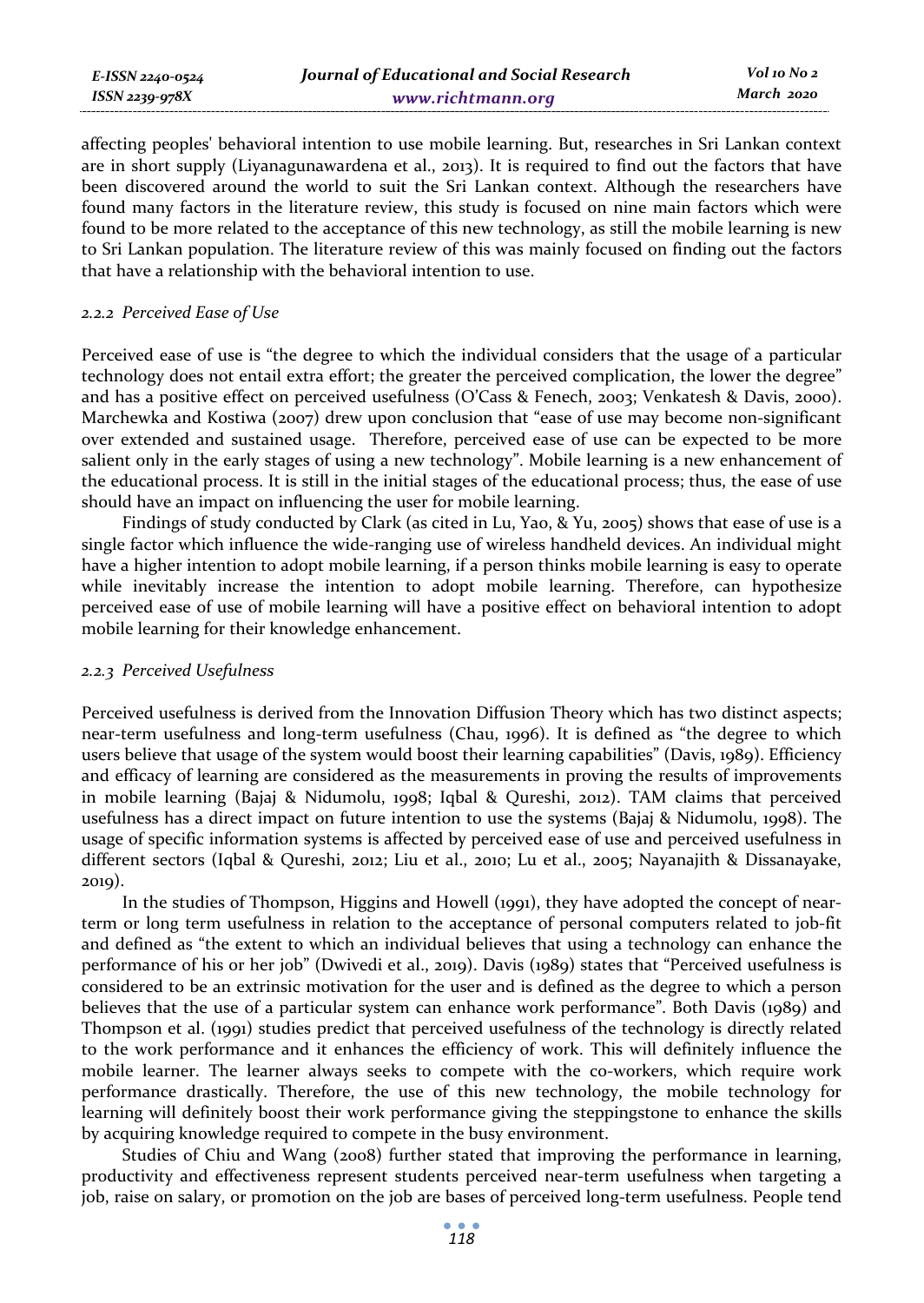| E-ISSN 2240-0524 | Journal of Educational and Social Research | Vol 10 No 2 |
|------------------|--------------------------------------------|-------------|
| ISSN 2239-978X   | www.richtmann.org                          | March 2020  |

to focus on both long-term and near-term usefulness. If they are likely to think there is perceived long-term and near-term usefulness, it will motivate the learner to use mobile learning as their learning method. Eccles and Wigfield (2002) also stated that to gain achievements on the future goals' students may adopt a learning activity even though they lack the interest in self-centered learning activities. The past researches reveal that there is a positive feeling of perceived nearterm/long-term usefulness for behavioral intention.

### *2.2.4 Personal Innovativeness*

According to Agarwal and Prasad (1998), personal innovativeness refers to individuals' willingness to try out any new information technology. Nowadays, most individuals are keen to try new things and always look for innovative things (Mills et al., 2018). When it comes to learning, mobile learning tends to be an innovative way for learning. When users are more personally innovative, more the success of mobile learning becomes. People who are higher in personal innovation compared with those with lower level of innovativeness are more motivated towards new information system innovations (Lu et al., 2005). Thus, high level of personal innovativeness is an important factor for intention to use the new technology. More the people are personally innovative more the people tend to use mobile learning. Personal innovativeness is an important interpreter for perceived ease of use (Lu et al., 2005; Yi et al., 2006).

Liu (2011) points out that "innovative individuals tend to be more daring, venturesome and risk takers, and they are more likely to accept a new IT innovation despite a high level of uncertainty and risk related to the technology adoption". More the people are personally innovative more the risk takers they are. When using new learning environment, the users should take the risk of accepting the new environment. The past researches predict that there is a relationship between the personal innovativeness and intention to use the new technology.

# *2.2.5 Performance Expectancy*

Performance expectancy is originally defined as "the degree to which an individual believes that using the system will help him or her to attain gains in job performance". Venkatesh et al. (2003) pointed out that performance expectancy is similar as perceived usefulness in some extent. Gunawardana and Ekanayaka (2009) stated that performance expectancy is a collection of factors which can be observed individually or collectively with relation to intention to use. The factors include job-fit, outcome expectations, relative advantage, extrinsic motivation and perceived usefulness. Further, findings of studies show that performance expectancy (PE) has a significant effect on the intention to use (Channar et al., 2019; Grant & Danziger, 2007; Park, Yang, & Lehto, 2007; Wang et al., 2009). Wang et al. (2009) drew upon the conclusion that performance expectancy has a positive influence on the intention to use mobile learning. Most of the studies found in recently derived the conclusion that PE has a positive relationship with intention to use mobile learning. Thus, educational institutions have to address this matter as a motivational clue to encourage learning-partners to get used to M-learning practices. Some cultural specific matters may obstruct students to adopt the high-tech learning atmospheres. Thus, establishing performance expectancy via seminars, displays, simulation workshops and precursor programs could encourage more M-learning practices.

# *2.2.6 Effort Expectancy*

Effort Expectancy is the second construct of the UTAUT model (Venkatesh et al., 2003). Venkatesh et al. (2003) defined effort expectancy as the "degree of ease associated with the system by an individual". Effort expectancy combines the factors perceived ease of use and complexity. Venkatesh et al. (2003) further stated that effort expectancy is more important for individuals with less experience and with accretion of experience the effort expectancy to intention to use decreases. More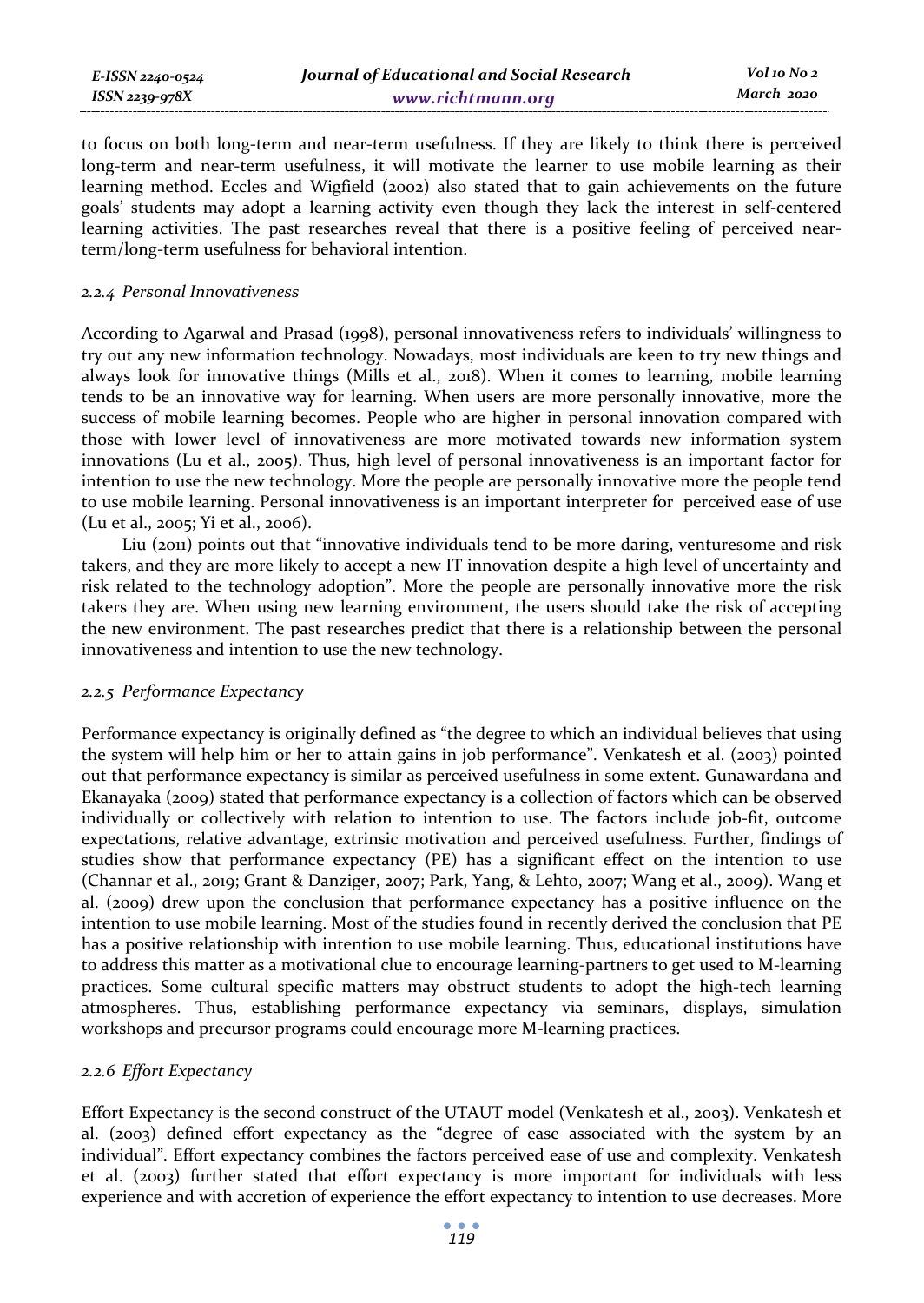| E-ISSN 2240-0524    | Journal of Educational and Social Research | Vol 10 No 2 |
|---------------------|--------------------------------------------|-------------|
| $ISSN$ 2239-97 $8X$ | www.richtmann.org                          | March 2020  |

experienced a person is the more familiar with the technology, so the effort required to adopt that technology is less. This depicts that there is a significant relationship between effort expectancy and intention to use mobile learning. Further, Grant and Danziger (2007), Park et al. (2007) and Wang et al. (2009) shows that there is a relationship between effort expectancy and intention to use. Thus, institutional strategies must be there to motivate students to practice M-learning methods as a push for them to be friendly with the learning systems.

# *2.2.7 Social influence*

Venkatesh et al. (2003) defined social influence as "the degree to which an individual perceives that important others believe he or she should use the new system". Social influence is a construct of TAM and it is suggested to be a determinant of behavioral intention. The past researchers found that social influence makes the decision of learners whether to accept new learning environment or not (Venkatesh & Davis, 2000). Al-Qeisi (2009) also states that "individual's intention to adopt (or continue usage of) the IT is determined by two factors: one reflecting personal interest and one reflecting social influence. The first refers to attitudes or personal evaluation of performing the behavior, which may be formed based on three general classes of information: information concerning past behavior, affective information, and cognitive information" (Agarwaal & Karahanna, 2000). The second, social influences (subjective norms), refers to the individual's insight towards social pressures whether to adopt or not or to continue or not using the IT (Agarwaal & Karahanna, 2000).

According to Venkatesh and Davis (2000), Venkatesh et al. (2003) and Al-Qeisi (2009) it shows that social influence is a significant influencing factor for mobile learning. Miller, Ranier and Corley (2003) points out that the decision of learner influences the others such as peers and instructors. Thus, it means social influence has a greater impact on the intention to use mobile learning.

# *2.2.8 Self-Management of Learning*

Smith, Murphy and Mahoney (2003) points out that self-management of learning is the "extent to which an individual feels he or she is self-disciplined and can engage in autonomous learning". It is essential the self-management of learning in the context of mobile learning. In order to take the maximum benefit from learning through mobile learning, self-management or self-direction for learning is a must. The user gets the ability to learn anywhere anytime, which means the user, should keep the self-direction towards learning to get the maximum gain from it.

Mobile learning is a kind of distance learning method. Therefore, the flexibility to learn from anywhere at any time leads to the freedom of learning at user's own convenience. If a person lacks the level of self-management, it decreases the intention to use mobile learning. McFarlane, Roche, and Triggs (2007) pointed out, "the increased learner autonomy and personalization posit a heightened requirement for appropriate self-direction learning capability, such as capabilities of locating and evaluating resources, critical thinking and reflecting on their own learning". In the findings of Wang et al. (2009) it is explored that there is a positive significant relationship between self-management of learning and intention to use m-learning where the results revealed that better autonomous learning skills are more likely to adopt m-learning. To have a better learning environment and to get the maximum gain of its self-direction is imperative.

# *2.2.9 Perceived Self-Efficacy*

Perceived self-efficacy is the belief of ability to use the mobile devices effectively in a given scenario. Perceived self-efficacy has been defined as "people's beliefs about their capabilities to exercise control over their own level of functioning and over events that affect their lives" Bandura (as cited in Ajzen, 2002). Ju, Sriprapaipong and Minh (2007) findings prove that perceived self-efficacy has a significant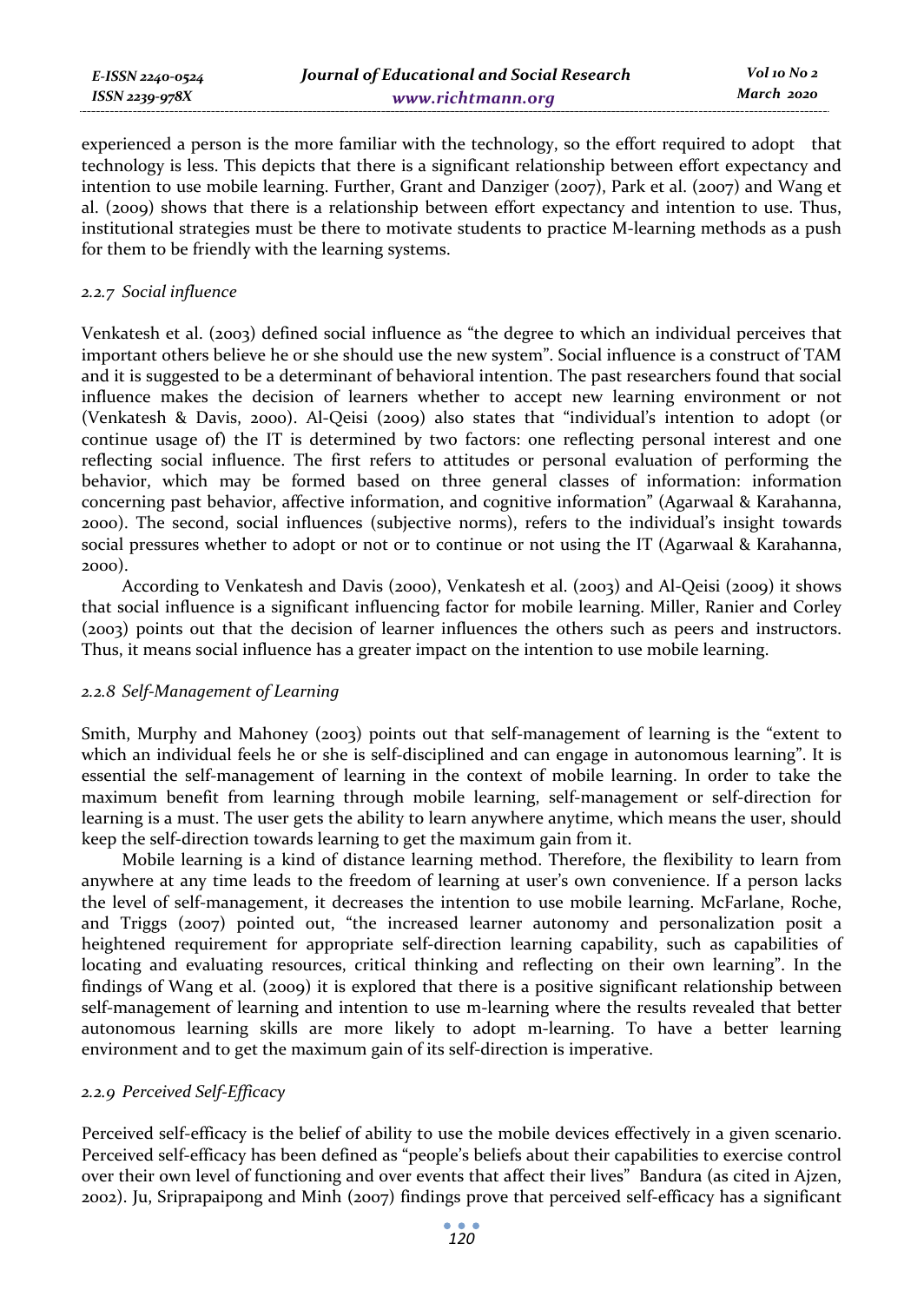impact on perceived ease of use and has an impact on intention to use. Thus, it is assumed that there is a relationship between perceived self-efficacy and the intention to use mobile learning.

### *2.2.10Perceived Playfulness*

Perceived playfulness is a motivating factor for the acceptance of technology. As stated by Agarwaal and Karahanna (2000), when an individual completely immerse themselves in a technology with the intention of establishing pleasure out of it, then the intrinsic motivation occurs. The researchers show that Perceived Playfulness, perceived enjoyment and cognitive absorption are all aspects of intrinsic motivation. Wang et al. (2009) in the studies exposed that there is a significant positive relationship between perceived playfulness and intention to use m-learning. Further, Huang, Lin and Chuang (2007) drew upon the conclusion that perceived enjoyment has a positive effect on attitude towards intention to use m-learning. Wang, Wu and Wang (2009) and Huang et al. (2007) predict that there is a relationship between perceived playfulness and the intention to use mobile learning. Thus, it is assumed that there is a relationship between perceived playfulness and the intention to use mobile learning.

# **3. Discussion: Case Insights**

Mobile learning is a positive learning method in many countries. In Pakistan, students have a positive attitude towards m-learning, but in the education context there were significant differences in the perception of students in diverse degree programs towards the use of mobile phones (Iqbal, Khan, & Malik, 2017). According to Jairak et al. (2009), mobile learning in Thailand is not a new while few universities have already embedded m-Learning in their learning environment. In addition, showed that they have a good perception on mobile learning and performance expectancy (PE), perceive usefulness, effort expectancy (EE) and perceive ease of use are the factors affecting adoption. Malaysia is prepared to satisfy the requirements of m-learning as a model for teaching and learning. Most of the learning institutions have their own learning management systems (LMS) and Wi-Fi services and the students have compatible smart phones. Also, the learner readiness and interest in m-learning is also high. Malaysia has been certified as one of the seven high-tech cities with its multimedia cyber corridor (Mohammad et al., 2012). In Africa more people are using mobile phones, thus, mobile learning has the potential to grow in form, statue and importance. In Japan, many companies, schools, organizations, and individuals are successfully implementing mobile learning solutions and m-learning is already a rich mode of learning (Mohammad et al., 2012).

Gunawardana and Ekanayaka (2009) conducted a research in Sri Lanka on identifying what are the barriers in m-learning in the pharmaceutical sector, the factors that will have an impact on representative's intention to use mobile learning and the relationship between these factors to intention to use. According to that, Perceived usefulness and effort expectancy have a high power of influence to learn through mobile technologies (Karunarathna & Thavareesan, 2018). Also, indicated that there is a promising opportunity to promote mobile learning to senior level professionals of organizations in industries to where there is a high potential in the use of technology such as the pharmaceutical or medical industry and secondary audiences such as doctors and medical professionals. In counties such as United States suggests nursing and medical students could be the target segment as the largest market for m-learning (Gunawardana & Ekanayaka, 2009). Sri Lankan experiences for M-learning is attributed by many success factors and also some challenging issues. As per hands-on cases reported in public sector universities, there are many positive incidents with reference to M-learning programs. Some universities like University of Kelaniya has been adopting its system as a green university, thus, virtual learning methods are highly effective for such initiatives. Many state universities in Sri Lanka had adopted M-learning strategies via some World Bank sponsored projects resulting innovative learning experiences (University Grant Commission of Sri Lanka, 2019). Effort Expectancy and Perceived Playfulness are necessary areas to be concerned in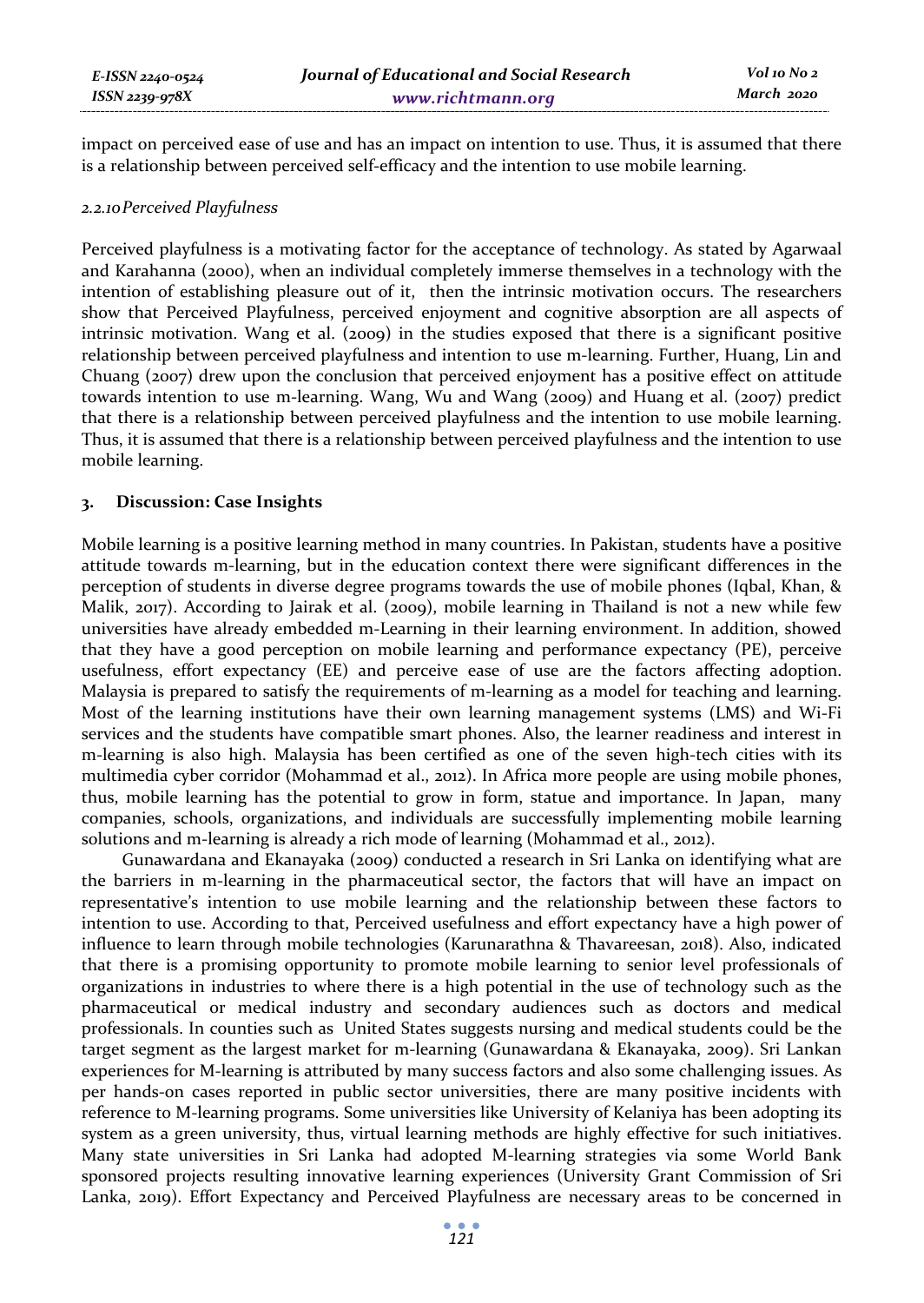| E-ISSN 2240-0524    | Journal of Educational and Social Research | Vol 10 No 2 |
|---------------------|--------------------------------------------|-------------|
| $ISSN$ 2239-97 $8X$ | www.richtmann.org                          | March 2020  |

developing mobile learning applications. Gunawardana and Ekanayaka (2009), further points out that the impact of effort expectancy can be increased by initiating the necessary awareness building programs and by including user-friendly and enjoyable content. Further, m-learning service providers can visit organizations and conduct demonstrations on how to use m-learning and encourage and demonstrate the benefits.

# **4. Conclusion**

This paper investigated several factors in relation to the technology acceptance model, Unified Theory of Acceptance and Use of Technology and based on the literature in the context of mobile learning. The literature provided the evidence that there is a positive attitude towards mobile learning. The technologies and the devices exist which support the conversion of the learning method from traditional classroom learning to mobile learning that confirms m-learning as an emerging trend across the boarders (Chee et al., 2017). This is a positive side for the educational institutions, organizations and the software development companies (Liyanagunawardena et al., 2013). For the busy people and people who cannot travel from far can easily move into this mobile learning method and enhance their knowledge. Hence, they have the ability to acquire knowledge and also add up qualifications to their profile. The paper reveals that Perceived Ease of Use, Social Influence, Perceived Usefulness, Performance Expectancy, Personal Innovativeness, Effort Expectancy, Self-Management of Learning, Perceived Self Efficacy and Perceived Playfulness has a great effect on improving performance oriented mobile learning. Educational institutions and software development companies should focus on these factors before adopting the learning method and developing educational frameworks. The future is bright for mobile learning and there are fewer barriers for adopting to this new technology era (Mohammad et al., 2012). The mobility is attached to peoples' lives and so the mobile devices are. People are confident on moving to mobile learning and they have the intention to use. Thus, it is just a matter of availability of learning environment for these people. Professionals are ready to adopt and accept this new technology. Mobile learning will help and benefit the professionals in different industries. In addition, it benefits the working organizations, educational institutions and software development companies. Further, state universities and educational bodies can make proper quality assurance procedures and frameworks considering these factors. M-learning will be the new educational era.

The critical success factors for improving performance oriented mobile learning should be linked with the designing of mobile applications (Chee et al., 2017; Karunarathna & Thavareesan, 2018). Thus, future researchers are encouraged to look at mobile application design and development critical success factors. Additionally, the relationship between the application development and the behavioral intention to use can be further studied. Moreover, behavioral intention to use and the actual usage of mobile learning can be further studied. The relationship between mobile learning and different industry fields can also be further studied. Effectiveness of Mobile learning with different educational and professional sectors should be further researched as sector specific issues are encountered.

# **References**

- Abu-Al-Aish, A., & Love, S. (2013). Factors influencing students' acceptance of m-learning: An investigation in higher education. *International Review of Research in Open and Distance Learning*, *14*(5), 82–107. https://doi.org/10.19173/irrodl.v14i5.1631
- Agarwaal, R., & Karahanna, E. (2000). Time Flies When You're Having Fun: Cognitive Absorption and Beliefs about Information Technology Usage. *MIS Quarterly*, *24*(4), 665–694. https://doi.org/10.1016/j.cell.2009.01.043
- Agarwal, R., & Prasad, J. (1998). A Conceptual and Operational Definition of Personal Innovativeness in the Domain of Information Technology. *Information Systems Research*, *9*(2), 204–215. https://doi.org/10.1287/isre.9.2.204
- Ajzen, I, & Fishbein, M. (1980). *Understanding attitudes and predicting social behaviour*. Retrieved from http://www.citeulike.org/group/38/article/235626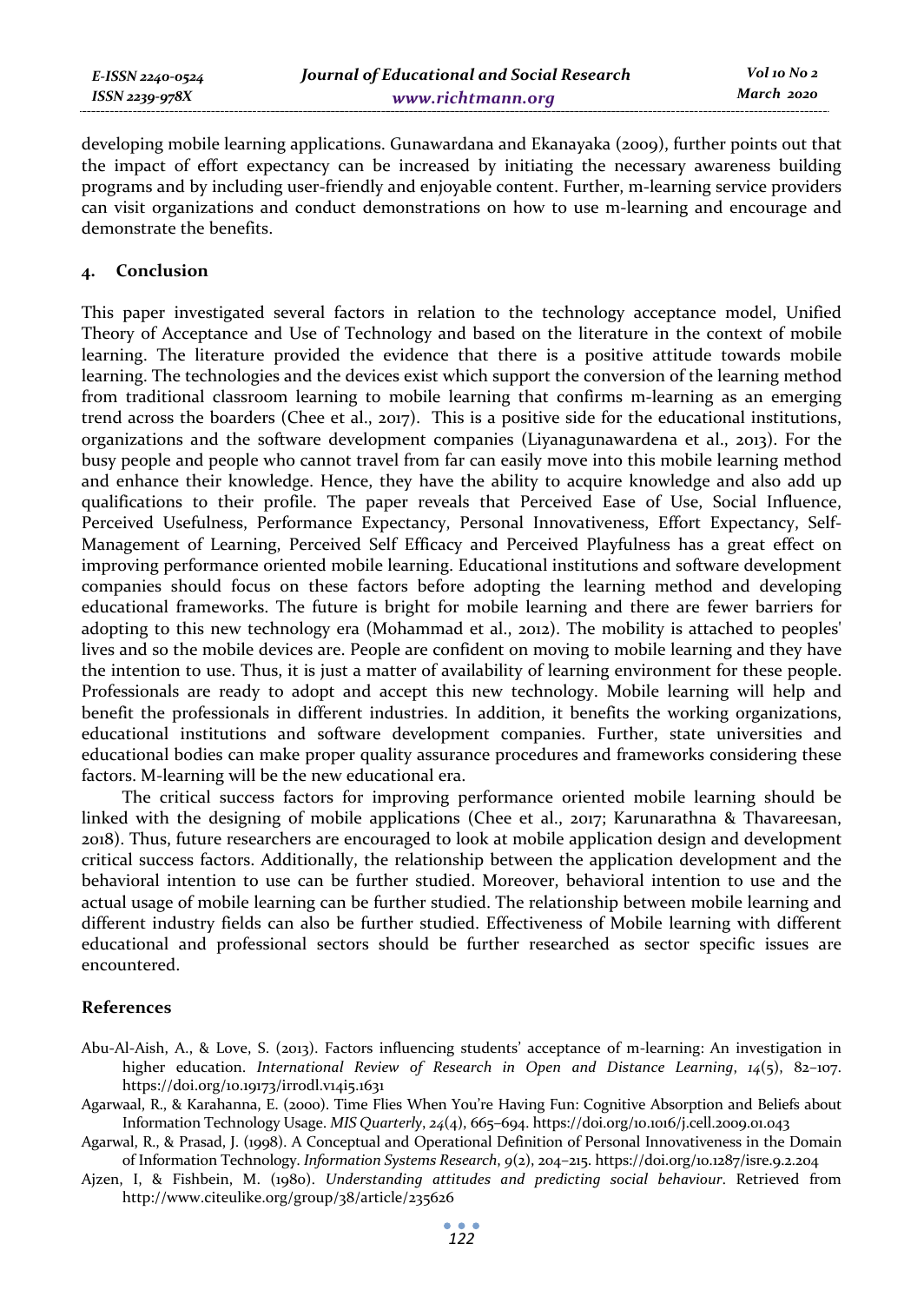- Ajzen, Icek. (1991). The Theory of Planned Behavior. *Organizational Behavior and Human Decision Processes*, *50*, 179–211.
- Ajzen, Icek. (2002). Perceived behavioral control, self-efficacy, locus of control, and the theory of planned behavior. *Journal of Applied Social Psychology*, *32*(4), 665–683. https://doi.org/10.1111/j.1559-1816.2002.tb00236.x
- Al-Qeisi, K. I. (2009). Analyzing the Use of UTAUT Model in Explaining an Online Behaviour: Internet Banking Adoption. *Brunel University Research Archive, Brunel Business School Theses*.
- Andronico, A., Carbonaro, A., Casadei, G., Colazzo, L., Molinari, A., & Ronchetti, M. (2003). Integrating a multiagent recommendation system into a Mobile Learning Management System. *Artificial Intelligence in Mobile System 2003 Conference*, (June 2015), 1–9. Retrieved from http://w5.cs.uni-sb.de/~krueger/aims2003/cameraready/carbonaro-4.pdf
- Bajaj, A., & Nidumolu, S. R. (1998). A feedback model to understand information system usage. *Information and Management*, *33*(4), 213–224. https://doi.org/10.1016/S0378-7206(98)00026-3
- Biggs, B., & Justice, R. (2011). Mobile Learning: The Next Evolution. *ELT Journal*, 38–41. https://doi.org/10.1093/elt/ccs064
- Boja, C., & Batagan, L. (2009a). Analysis of M-learning applications quality. *WSEAS Transactions on Computers*, *8*(5), 767–777.
- Boja, C., & Batagan, L. (2009b). Software characteristics of m-learning applications. *10th WSEAS International Conference on Mathematics and Computers in Business and Economics*, (May), 88–93. Retrieved from http://www.wseas.us/e-library/conferences/2009/prague/MCBE/MCBE14.pdf
- Channar, P., Khoumbati, K., Ujan, I., Bhutto, A., & Pathan, K. T. (2019). Conceptual Framework Of Mobile Learning Among The University Students. *University of Sindh Journal of Information and Communication Technology (USJICT)*, *3*(3), 141–144.
- Chau, P. Y. K. (1996). An Empirical Assessment of a Modified Technology Acceptance Model. *Journal of Management Information Systems*, *13*(2), 185–204. https://doi.org/10.1080/07421222.1996.11518128
- Chee, K. N., Yahaya, N., Ibrahim, N. H., & Hasan, M. N. (2017). Review of Mobile Learning Trends 2010-2015: A Meta-Analysis. *Educational Technology & Society*, *20*(2), 113–126.
- Chiu, C. M., & Wang, E. T. G. (2008). Understanding Web-based learning continuance intention: The role of subjective task value. *Information and Management*, *45*(3), 194–201. https://doi.org/10.1016/j.im.2008.02.003
- Cook, J., Holley, D., & Haynes, R. (2006). a Blended M-Learning Design for Supporting Teamwork in Formal and Informal Settings. *IADIS International Conference Mobile Learning*, 109–116.
- Davis, F. D. (1985). A Technology Acceptance Model for Empirically Testing New End-User Information Systems: Theory and Results. https://doi.org/10.1126/science.146.3652.1648
- Davis, F. D. (1989). Perceived usefulness, perceived ease of use, and user acceptance of information technology. *MIS Quarterly: Management Information Systems*, *13*(3), 319–339. https://doi.org/10.2307/249008
- Donaldson, R. L. (2011). *Student Acceptance of Mobile Learning*. The Florida State University.
- Dwivedi, Y. K., Rana, N. P., Jeyaraj, A., Clement, M., & Williams, M. D. (2019). Re-examining the Unified Theory of Acceptance and Use of Technology (UTAUT): Towards a Revised Theoretical Model. *Information Systems Frontiers*, *21*(3), 719–734. https://doi.org/10.1007/s10796-017-9774-y
- Eccles, J. S., & Wigfield, A. (2002). Motivational Beliefs, Values, and Goals. *Annual Review of Psychology*, *53*(1), 109– 132.
- Fadare, O., Babatunde, O., Akomolafe, D., & Lawal, O. (2011). Behavioral intention for mobile learning on 3G mobile internet technology in south-west part of Nigeria. *World Journal of Engineering and Pure & Applied Sciences*, *1*(2), 19.
- Fazeena, J. F., Ekanayaka, Y., & Hewagamage, K. P. (2016). Activity theory based analysis of mobile Language Learning among School Leavers of Sri Lanka. *15th International Conference on Advances in ICT for Emerging Regions, ICTer 2015 - Conference Proceedings*, (August), 282. https://doi.org/10.1109/ICTER.2015.7377715
- Fishbein, M., & Ajzen, I. (1975). *Belief, Attitude, Intention, and Behavior: An Introduction to Theory and Research*. Retrieved from http://people.umass.edu/aizen/f&a1975.html
- Frohberg, D., Göth, C., & Schwabe, G. (2009). Mobile Learning projects a critical analysis of the state of the art: Original article. *Journal of Computer Assisted Learning*, *25*(4), 307–331. https://doi.org/10.1111/j.1365- 2729.2009.00315.x
- Grant, R., & Danziger, J. N. (2007). *Corporate E-learning: Exploring Implementation and Outcomes*.
- Gunawardana, K. D., & Ekanayaka, S. (2009). An Empirical Study of the Factors That Impact Medical Representatives Attitude toward the Intention to Use M-Learning for Career Development. *Sasin Journal of Management*, *15*(1), 1–26.
- Hargreaves, A. (2003). Teaching in the Knowledge Society. In *Teachers College Press* (illustrate). https://doi.org/10.4018/978-1-59140-953-3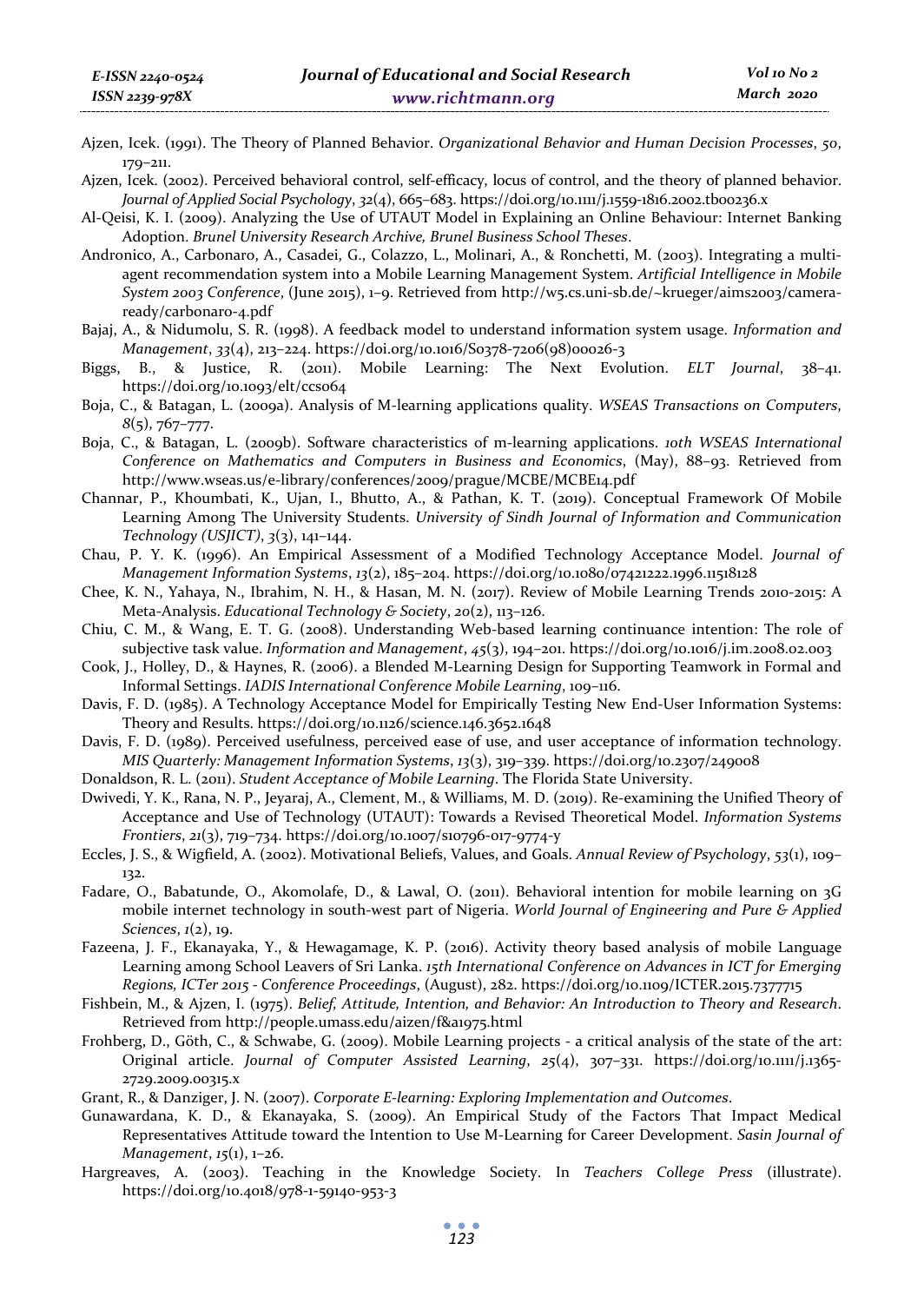- Hasan, B., Zahrani, A., & Laxman, K. (n.d.). *A Critical Meta-Analysis of Mobile Learning Research in Higher Education*. 74–89.
- Huang, J. H., Lin, Y. R., & Chuang, S. T. (2007). Elucidating user behavior of mobile learning: A perspective of the extended technology acceptance model. *Electronic Library*, *25*(5), 585–598. https://doi.org/10.1108/02640470710829569
- Iqbal, S., Khan, M. N., & Malik, I. R. (2017). Mobile Phone Usage and Students' Perception towards M-Learning: A Case of Undergraduate Students in Pakistan. *International Journal of E-Learning & Distance Education*, *32*(1), 1–16.
- Iqbal, S., & Qureshi, I. A. (2012). M-learning adoption: A perspective from a developing country. *International Review of Research in Open and Distance Learning*, *13*(3), 147–164. https://doi.org/10.19173/irrodl.v13i3.1152
- Ismail, M. I. Al. (2018). *the Impact of Learners ' Characteristics on M Learning Preferences , and How M Learning Preferences Form Choices in*. (December).
- Jairak, K., Praneetpolgrang, P., & Mekhabunchakij, K. (2009). An acceptance of mobile learning for higher education students in Thailand. *The Sixth International Conference on ELearning for Knowledge-Based Society, Thailand*, (December), 17–18. Retrieved from http://ijcim.th.org/SpecialEditions/v17nSP3/36\_Full\_Kallaya Jairak\_Online.pdf
- Ju, T. L., Sriprapaipong, W., & Minh, D. N. (2007). On the Success Factors of Mobile Learning. *5th International Conference on ICT and Higher Education*.
- Karunarathna, K. A. N. K., & Thavareesan, S. (2018). Readiness for Learning with Mobile Phones: A Case Study with Undergraduates of Faculty of Science, Eastern University, Sri Lanka. *Asian Journal of Education and Social Studies*, *2*(3), 1–11. https://doi.org/10.9734/ajess/2018/41795
- Keegan, D. (2005). the Incorporation of Mobile Learning Into Mainstream Education and Training. *In Proceedings of the 4th World Conference on Mobile Learning*.
- Korucu, A. T., & Alkan, A. (2011a). Differences between m-learning (mobile learning) and e-learning, basic terminology and usage of m-learning in education. *Procedia - Social and Behavioral Sciences*. https://doi.org/10.1016/j.sbspro.2011.04.029
- Korucu, A. T., & Alkan, A. (2011b). Differences between m-learning (mobile learning) and e-learning, basic terminology and usage of m-learning in education. *Procedia - Social and Behavioral Sciences*, *15*, 1925–1930. https://doi.org/10.1016/j.sbspro.2011.04.029
- Liu, I. F., Chen, M. C., Sun, Y. S., Wible, D., & Kuo, C. H. (2010). Extending the TAM model to explore the factors that affect Intention to Use an Online Learning Community. *Computers and Education*, *54*(2), 600–610. https://doi.org/10.1016/j.compedu.2009.09.009
- Liu, Y. (2011). Solving the Puzzle of Mobile Learning Adoption. In *Turku Centre for Computer Science*.
- Liu, Y., Li, H., & Carlsson, C. (2010). Factors driving the adoption of m-learning: An empirical study. *Computers and Education*, *55*(3), 1211–1219. https://doi.org/10.1016/j.compedu.2010.05.018
- Liyanagunawardena, T. R., Rassool, A. A., & Williams, S. (2013). Telecentres and eLearning. *British Journal of Educational Technology*, *44*(5), 156–158.
- Lu, J., Yao, J. E., & Yu, C. S. (2005). Personal innovativeness, social influences and adoption of wireless Internet services via mobile technology. *Journal of Strategic Information Systems*, *14*(3), 245–268. https://doi.org/10.1016/j.jsis.2005.07.003
- Marchewka, J., & Kostiwa, K. (2007). An Application of the UTAUT Model for Understanding Student Perceptions Using Course Management Software. *Communications of the IIMA*, *7*(2), 10.
- McFarlane, A., Roche, N., & Triggs, P. (2007). Mobile learning : Research findings Report to Becta July 2007 Angela McFarlane Pat Triggs University of Bristol. *Becta 2007*, (July).
- Miller, M., Ranier, R., & Corley, J. (2003). Predictors of Engagement and Participation in an On-Line Course. *Online Journal of Distance Learning Administration*, *6*(1).
- Mills, D. J., Bolliger, D. U., & McKim, C. (2018). Modification and revalidation of the M-learning acceptance model. *Call-Ej*, *19*(1), 60–74.
- Milošević, I., Živković, D., Manasijević, D., & Nikolić, D. (2015). The effects of the intended behavior of students in the use of M-learning. *Computers in Human Behavior*, *51*(PA), 207–215. https://doi.org/10.1016/j.chb.2015.04.041
- MOE. (2020). A pilot project of Smart Class Room is commenced. Retrieved January 7, 2020, from Ministry of Education website: http://www.moe.gov.lk/english/index.php?option=com\_content&view=article&id=1666:apilot-project-of-smart-class-room-is-commenced&catid=344&Itemid=771
- Mohammad, N. M. N., Mamat, M. N., & Isa, P. M. (2012). M-learning in Malaysia: Challenges and Strategies. *Procedia - Social and Behavioral Sciences*, *67*(November 2011), 393–401. https://doi.org/10.1016/j.sbspro.2012.11.343
- Nayanajith, G., & Dissanayake, R. (2019). E-Banking Adoption in the Context of Innovation and E-Service Quality: A Review on Concepts and Practices. *Journal of Environmental Science, Computer Science and Engineering & Technology*, *8*(3), 208–221. https://doi.org/10.24214/jecet.B.8.3.